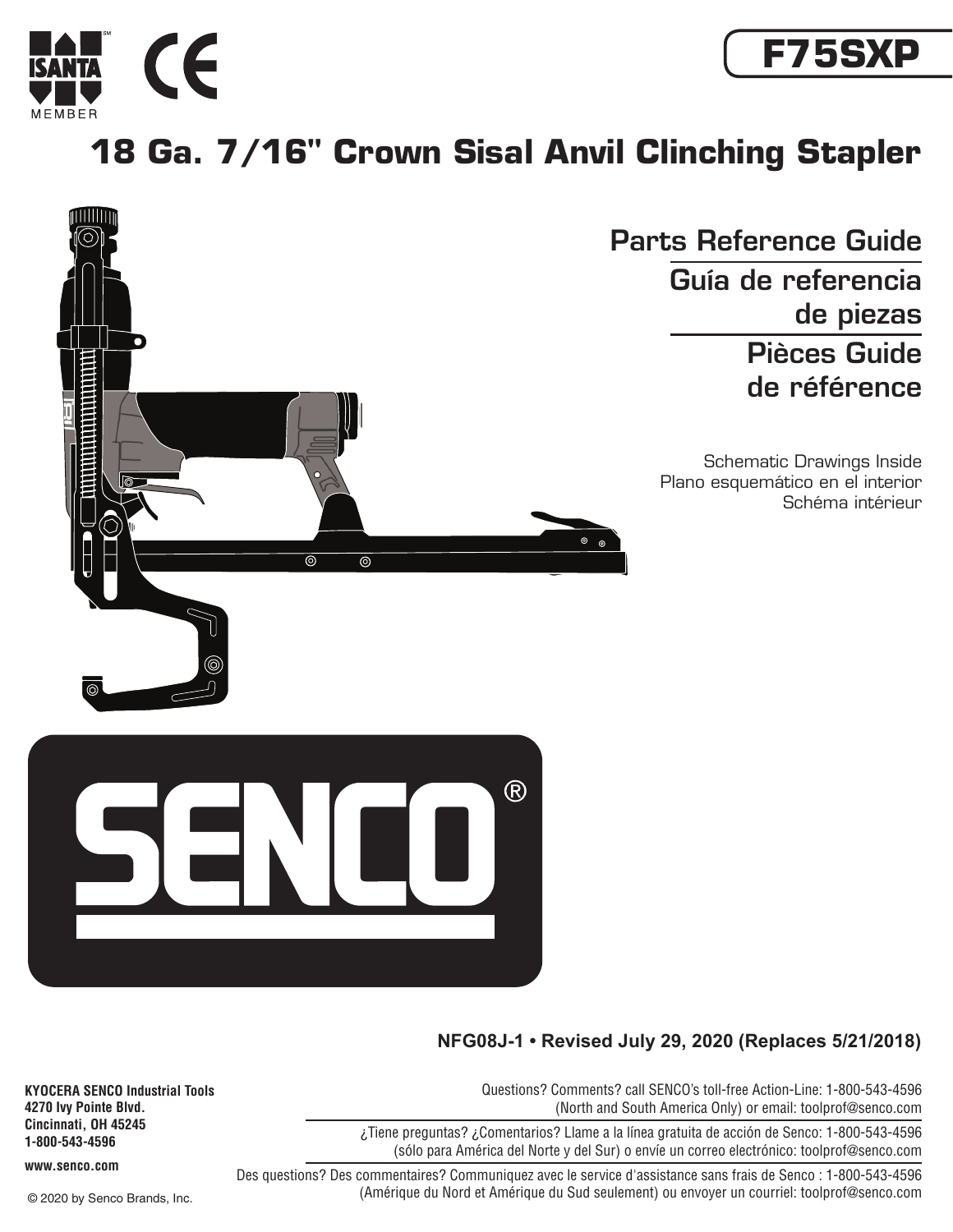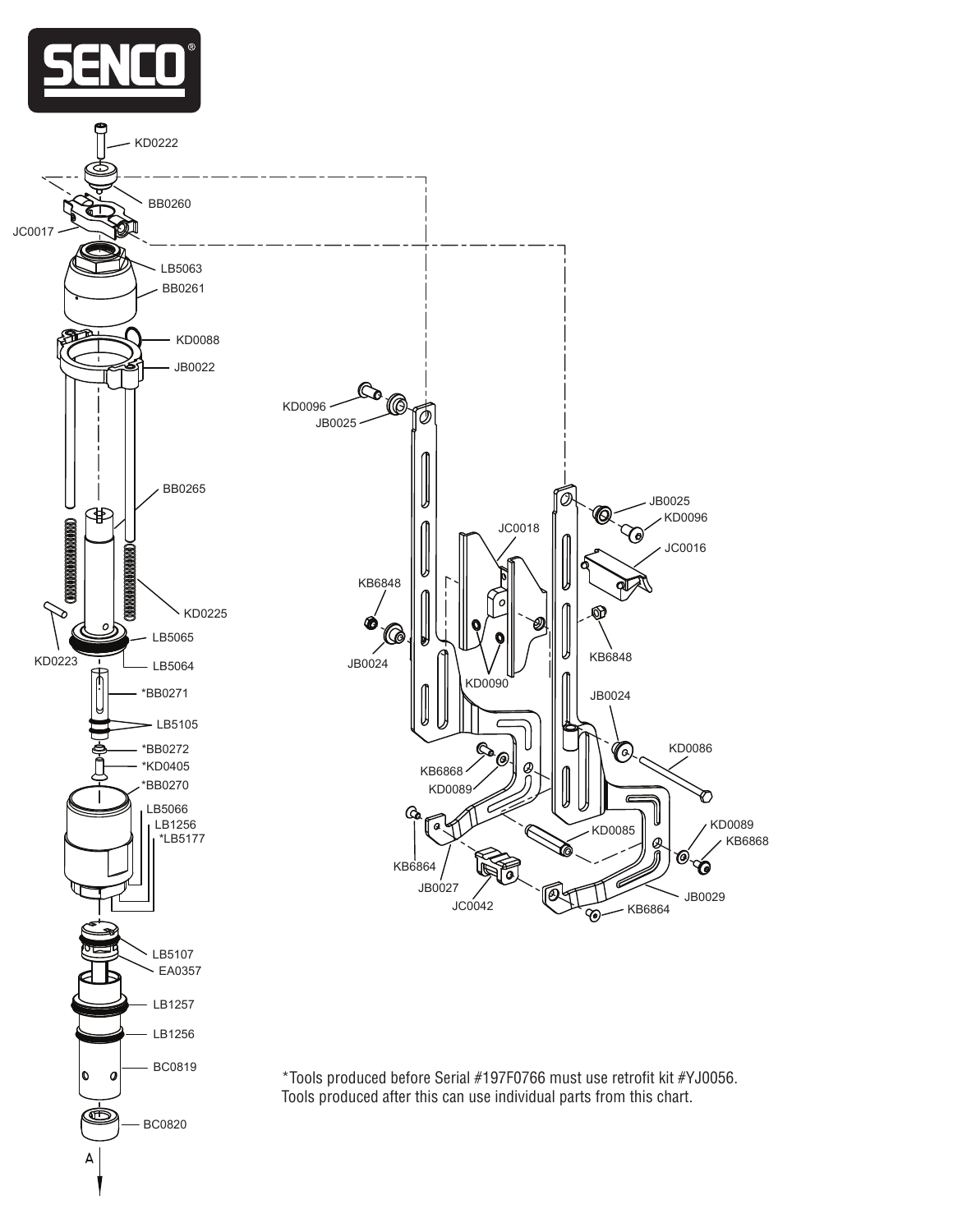## **18 Ga. 7/16" Crown Sisal Anvil Clinching Stapler F75SXP**